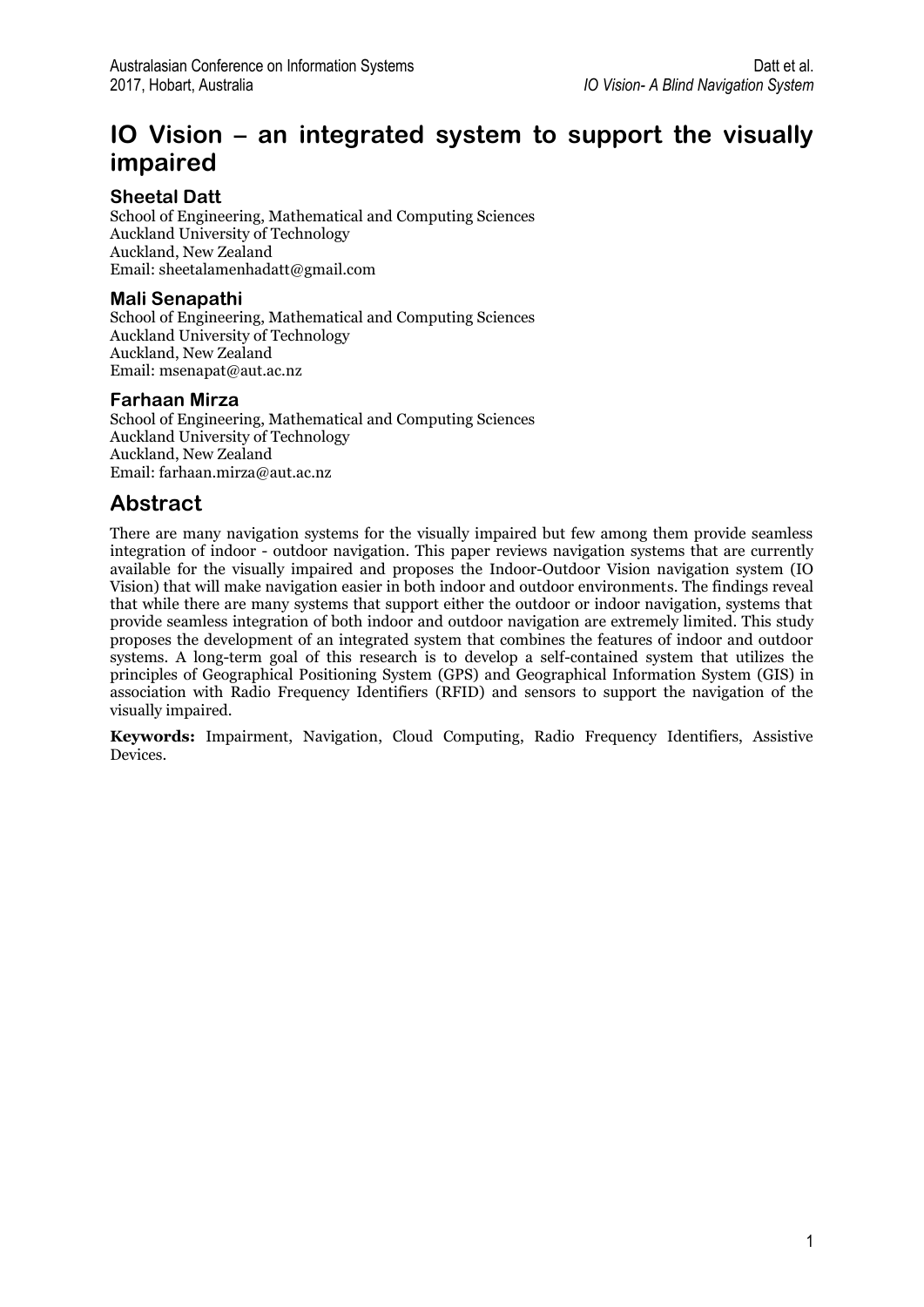# **1 Introduction**

Visual impairment is a term that includes both an imperfect eye sight as well as complete blindness (Mehta et al. 2017). Some forms of partial blindness can be corrected by external wearable devices as well as through surgeries; however there are some kinds of visual impairments that cannot be treated at all or can lead to complete blindness when not treated in time as in Glaucoma and Diabetes. Under such situations it is challenging for the visually impaired people to lead a normal day to day life. Over decades, the most common device that has been aiding navigation of the blind and the impaired is the walking cane also referred to as 'white stick' (Koskinen and Virtanen 2004). However, it has a limited functionality as it can only identify the static obstacles that exist in the path of the user. An alternate to the white cane has been the guide dogs. However, the guide dogs are expensive to maintain (Koskinen and Virtanen 2004).

When navigation is considered from the point of view of a visually disabled person, we should realise that it is very challenging as it involves traversing across different environments like parks, parking lots and certain areas which are not defined properly. Keeping this in mind and with the development of science and computer technology, a wide variety of navigational aids referred to as Electronic Travel Aids (ETA) have already been developed. Some of these aids include Laser Cane, Sonic Path Finder, TYFLOS and NavBelt (Dakopoulos and Bourbakis 2010). These systems make use of a variety of ultrasonic and infrared sensors which have the capability to capture spatial data from the space around the visually disabled person and help exclusively in navigating in the outdoor environment. ME-NAV is a navigation system that allows for navigation in the indoor environment (Yayan et al. 2015). However, a major drawback with any of these indoor systems is that they are designed exclusively for an indoor environment. These devices also have inherent limitations as in they are expensive and may have issues associated with their angle of resolution. It also involves additional problems like issues involving platform interoperability and reusability (Giudice and Legge 2008). This indicates that there is a need to develop a system that will enable navigation in both the environments using a single device.

## **2 Review of Related Work**

On a broader perspective, the expected navigation system for the visually impaired is to be categorized as 1. Indoor navigation system and 2. Outdoor navigation system. An ideal system would be one that would allow for both indoor and outdoor navigation. However, literature review reveals that emphasis is mostly on outdoor navigation. Several outdoor navigation systems are available in the market. The following subsections explain how the different solutions that have been designed so far can be categorized based on the literature review.

## **2.1 Electronic Travel Aids (ETA)**

The ETA is a form of assistive technology with the main purpose of enhancing the mobility of the visually impaired (Dakopoulos and Bourbakis 2010). The major ETA devices that have been developed so far are as follows:

Way back in 1973 the *Laser cane* was developed based on the concept of optical triangulation. It mainly helped in detecting obstacles in the path of the user (Bolgiano and Meeks 1967). A few years later, a hand-held device was developed which was referred to as the *Mowat Sensor*. It had ultrasonic sensors and prompted the users via tactile vibrations (Brabyn 1982). Worn around the neck, the *Pathfinder*, is used in association with the long cane. It makes use of sound waves and prompts the user through a series of vibrations (Snaith et al. 1998). A few years later another hand-held sonar device referred to as *The Nottingham Obstacle Detector (NOD*) was developed. It prompts the user through auditory feedback via the octave of musical tones (Borenstein and Ulrich 1997). To allow for orientation and mobility of blind individuals the *Binaural Sonic Aid (Sonicguide)* was made. It is an eyeglass which is configured as a sonar type device. However, these devices are not used rampantly due to several reasons. Firstly, these devices need to be used in association with a walking cane. Owing to this fact, they are of no optimum use all by themselves and are used as secondary devices (Ifukube et al. 1991). Secondly, once the obstacle is identified in the path, it leaves it to the navigator to work his/her way around the obstacle (Warren and Strelow 2013).

## **2.2 Electronic Orientation Aids (EOA)**

To overcome the disadvantages stated in the previous section, the second set of devices referred to as Electronic Orientation Aids (EOA) came into existence. They are another form of assistive devices that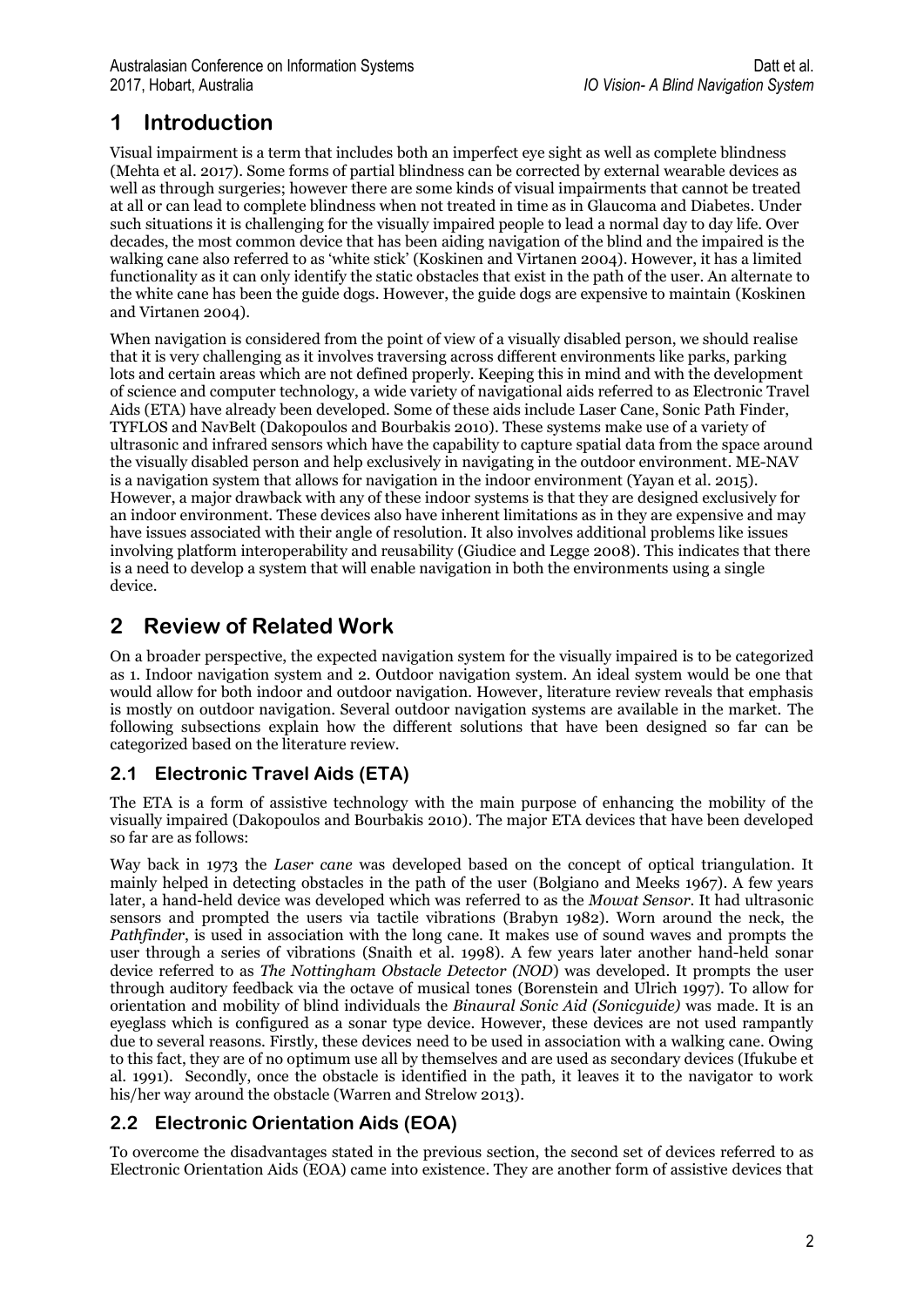helps the impaired people to find way to their destination by providing information related to location and direction.

Some of the prominent EOA's that have been developed are NavBelt, NavChair and Guide Cane. *NavBelt* is a multi-sensor travel aid that was developed on the underlying concept of an Obstacle Avoidance System (Borenstein 1990). It consists of a belt of ultrasonic sensors that is worn around the waist, hence the name NavBelt. The *NavChair* gets its name based on its functionality. It incorporates the technology that was developed for robotic science. It is a wheelchair with ultrasonic sensors that allows users to drive the chair and prompts them with commands when it identifies an obstacle in its path (Faria et al. 2014). It makes use of ultrasonic sensors and a 'stimulus – response' technique (Narayanan 2016). However, the limitation of not being able to use it in a narrow pathway and the difficulty of finding storage space hinders it from being used widely. The *Guide Cane* is built on the similar lines of a NavChair. It is also a robotic guidance device for the blind and it makes use of the ultrasonic sensors attached to the end of a wheeled cane to detect and map obstacles. As this can be wheeled around, the blind and visually impaired user can change their direction effortlessly. Though, these devices do find place in the market, they have some limitations as in there is difficulty in conveying information to the user, are huge and bulky and have a limitation in terms of storage in public places.

### **2.3 Position Locator Devices (PLD)**

With the growth in the science of GPS and GIS, the next set of devices came into being. They are referred to as Position Locator Devices (PLD). Using the concept of GPS and GIS, a new feature of aiding navigation to predetermined destination was added to these devices.

Several PLD devices exist in the market, but the most prominent amongst them are as follows:

*WayFinder* is based on the technology underlying the Google glasses. It consists of a GPS unit and finds the route through a defined set of waypoints. However, it is functional with only the Microsoft windows smart phones (Giudice and Legge 2008). Another PLD device is the *Trekker,* which is a navigation aid for the blind that makes use of the audio input and output. A major disadvantage with this system is that the user needs to concentrate on the auditory output provided. Another disadvantage is that it is compatible with the pocket PC's only*. Street Talk* is a PLD device that runs in conjunction with another device called PAC Mate which is specifically designed for the blind users. However, it is not used much as it requires Bluetooth to connect to the GPS receiver, and it is very expensive (Roentgen et al. 2008). A very popular outdoor navigation system which takes its input and output through speech was developed in Florida and is referred to as *Drishti*. It makes use of the concept of Differential GPS. A major limitation of this system is that it is very expensive and requires the notebook laptop to be carried around (Parente and Bishop 2003). Mobile Geo was developed for the windows based smart phones. It was the first solution specifically designed for aiding navigation for the visually impaired. The fact that it is functional with a specific brand of phones serves as a limitation (Meliones and Filios 2016) and lastly is the *Loadstone* which is an open source mobile software that was developed to aid in navigation of the blind. It too gets connected to the GPS maps using the Bluetooth. It also has the limitation of being functional with the Nokia s60 smartphone (Angin et al. 2010).

The major disadvantage with most of these navigation systems is that they are mostly meant for outdoor navigation and are tied to the device and are not compatible with the other devices (Dakopoulos and Bourbakis 2010). A study on any of the above devices indicates that they aid in either finding some sort of static obstacle in the path or in finding the path to the destination based on the GPS. We did not find any stand-alone system that would aid in both navigating to unknown locations, both indoors and outdoors and in identifying an obstacle in the path.

## **3 Limitations of Current Systems**

The literature review shows that to have a navigation system that would meet all the requirements of the user, a visually impaired navigator would have to move around with a combination of all the above-mentioned devices. This means moving with a walking cane, an electronic travelling aid to ensure that they will be prompted about an obstacle in the path and separate devices depending upon their area of coverage. This is not a feasible solution. Moreover, the devices that have been discussed above depend upon image processing techniques and make use of spatial databases (Alghamdi et al. 2014) making them suitable for outdoor navigation. Since GPS signals are not suitable for indoor navigation, an important aspect that should be addressed is the implementation of the technique of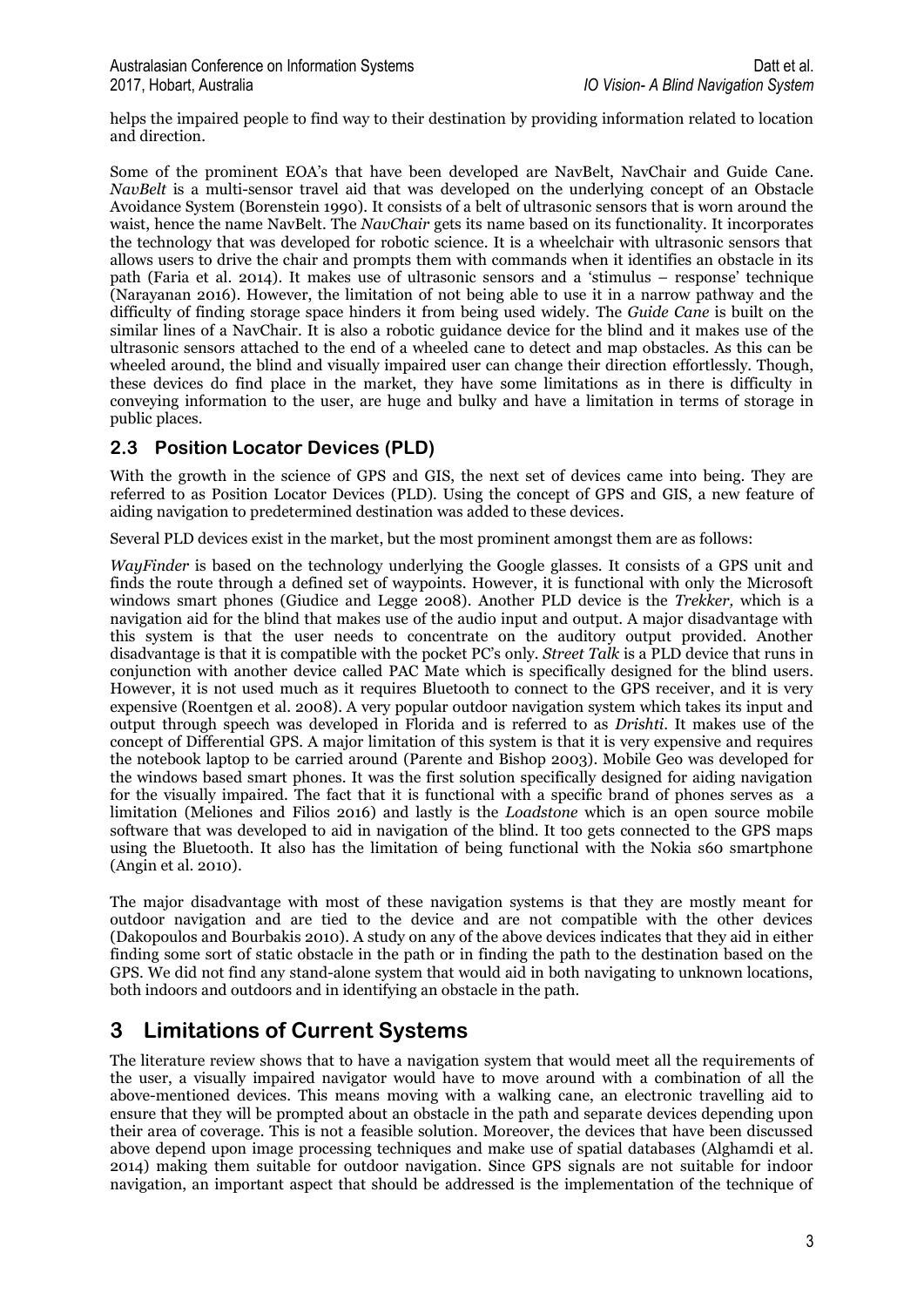#### Australasian Conference on Information Systems **Datt et al.** Datt et al. 2017, Hobart, Australia *IO Vision- A Blind Navigation System*

how the information about the interior of any building can be retrieved (Fallah et al. 2013). This is required as the visually impaired people need to know the location of the staircase or the elevator, the doors, the washrooms, corners of a room and other important locations. These inputs are essential since unlike people with good vision, the visually impaired people need to depend on the instructions given by the devices for navigation. It is also observed that the current systems make use of complex technology as such the users must undergo training to be able to operate them successfully which is another inhibitory feature of the existing system (Narayanan 2016). As a solution, the IO Vision system is proposed, which integrates the outdoor and indoor navigation technologies.

Table1 compares the different navigation systems with that of IO Vision. It thus aims to express how IO Vision attempts to integrate the features of the existing systems. There are innumerable navigation products available in the market and the prominent amongst them have been mentioned above. Based on the comparative analysis done it is observed that the functionality of these systems is limited. While some systems have high cost, there are some systems that are not robust as such are not accepted easily by the impaired users (Dakopoulos and Bourbakis 2010). From the tabular comparison it can be concluded that the IO Vision system fulfils all the vital requirements.

|                              | Wearable       | Portable       | Cost            | Context<br>Awareness | Robustness     | of<br>Ease<br>Use |
|------------------------------|----------------|----------------|-----------------|----------------------|----------------|-------------------|
| C <sub>5</sub> Laser<br>Cane | $\checkmark$   | $\checkmark$   | Low             | $\checkmark$         | $\pmb{\times}$ | $\pmb{\times}$    |
| Mowat<br>Sensor              | $\checkmark$   | ✓              | Low             | $\pmb{\times}$       | $\checkmark$   | $\pmb{\times}$    |
| PathSounder                  | $\checkmark$   | $\checkmark$   | Low             | $\checkmark$         | $\checkmark$   | $\pmb{\times}$    |
| $\rm NOD$                    | $\checkmark$   | ✓              | Low             | $\checkmark$         | $\pmb{\times}$ | $\pmb{\times}$    |
| Sonic Guide                  | $\checkmark$   | $\checkmark$   | Low             | $\pmb{\times}$       | $\checkmark$   | $\pmb{\times}$    |
| NavBelt                      | $\checkmark$   | $\checkmark$   | Medium          | $\checkmark$         | $\checkmark$   | $\mathbf{x}$      |
| NavChair                     | $\checkmark$   | x              | High            | $\pmb{\times}$       | $\pmb{\times}$ | $\pmb{\times}$    |
| Guide Cane                   | $\checkmark$   | $\checkmark$   | $_{\text{Low}}$ | $\checkmark$         | $\pmb{\times}$ | $\pmb{\times}$    |
| WayFinder                    | $\checkmark$   | $\checkmark$   | Medium          | $\checkmark$         | $\checkmark$   | $\pmb{\times}$    |
| <b>Trekker</b>               | $\checkmark$   | $\pmb{\times}$ | Medium          | $\checkmark$         | ✓              | $\pmb{\times}$    |
| Streettalk                   | $\checkmark$   | $\checkmark$   | High            | $\pmb{\times}$       | ✓              | $\pmb{\times}$    |
| Drishti                      | $\pmb{\times}$ | ✓              | High            | ✓                    | ✓              | $\pmb{\times}$    |
| MobileGeo                    | $\pmb{\times}$ | ✓              | Low             | $\pmb{\times}$       | $\checkmark$   | $\pmb{\times}$    |
| LoadStone                    | $\pmb{\times}$ | ✓              | High            | $\pmb{\times}$       | ✓              | $\pmb{\times}$    |
| IO Vision                    | $\checkmark$   | ✓              | High            | $\checkmark$         | ✓              | $\checkmark$      |

*Table 1. Comparative study of blind navigation systems* 

## **4 Proposed System**

To overcome the limitations of the current systems, the proposed system needs to have the following features.

### **4.1 Outdoor and Indoor Navigation**

An appropriate navigation system for the blind and the visually impaired should allow for smooth outdoor navigation. This involves proposing the best and shortest path to the intended destination. It should help in interpreting the traffic patterns and signals, recognition of pavements and buildings (Brabyn 1982). A very important feature needed in the existing system is the integration of the outdoor navigation with the indoor navigation (Warren and Strelow 2013). It is important that the users should be able to navigate indoors within their houses as well as in shopping malls, educational institutions and unfamiliar locations easily.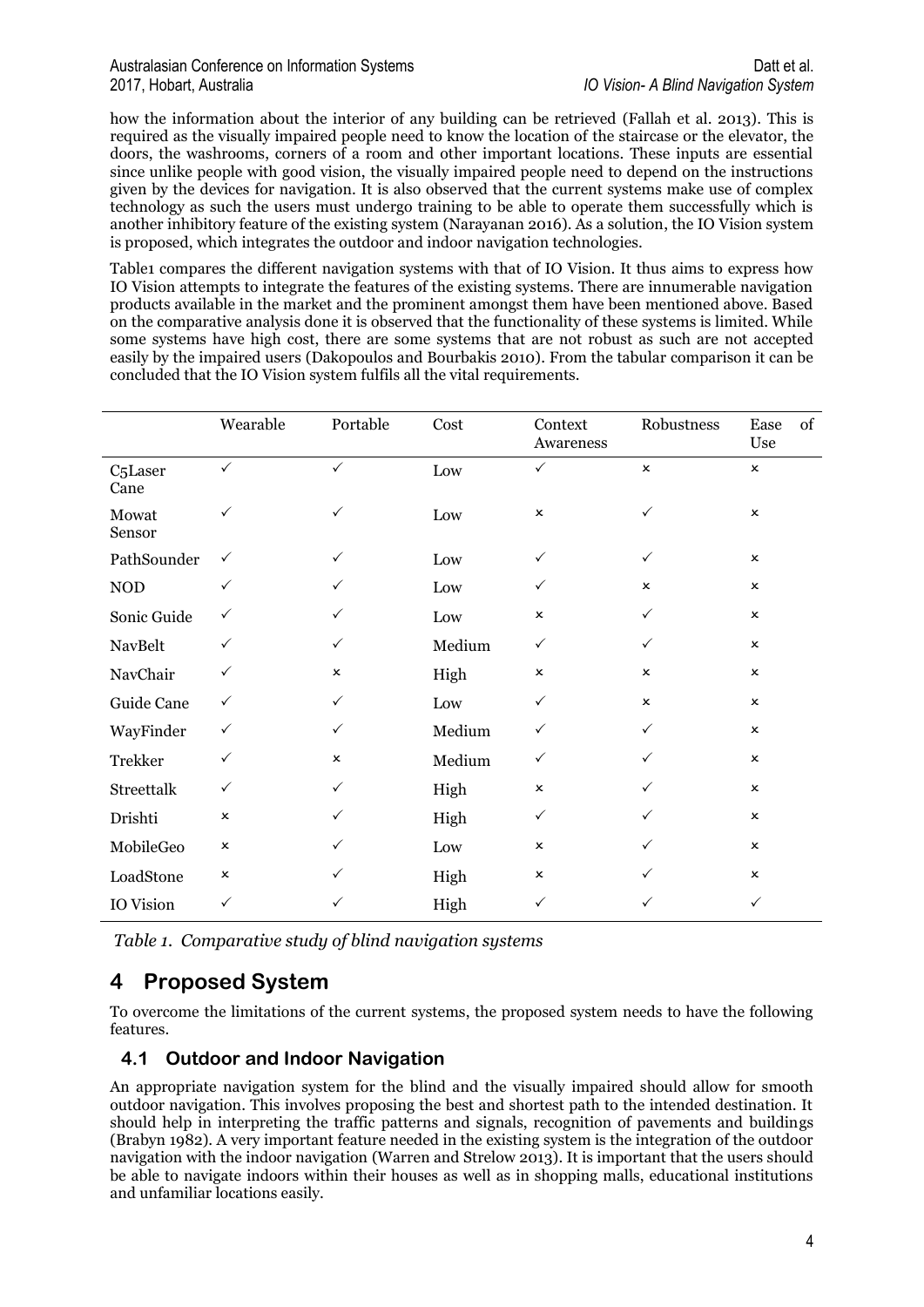## **4.2 Face and Obstacle Recognition**

Apart from allowing navigation, a suitable system should essentially aid in identifying the obstacles in the path of the navigator. This would involve identifying an obstruction in the path, sudden approach of a vehicle and road traffic (Brabyn 1982). The face recognition feature includes capturing the data about the people around the impaired navigators and enabling them to identify a known people if they are in the vicinity. This can be accomplished by capturing the image and using the segments of the image as input (Sabe et al. 2008). Relevant parameters will be extracted from these segments and matched against the predefined ones to identify the object.

### **4.3 IO Vision Architectural Overview**

The proposed system integrates the GIS and RFID concept to create an integrated system. It makes use of a handheld device, most appropriately a mobile phone, to aid in the following functions: take user commands and give feedback to user through the speech interface module, local computation, GPS positioning module, RFID interaction as well as cloud computation (Dabas and Gupta 2010). Several cloud instances work in association with the various resources on the web to be able to provide appropriate guidance both indoors and outdoors (Bhargava et al. 2011).

The various aspects of navigation will be addressed as follows:

### **4.3.1 Input Device**

The proposed system requires a suitable open architecture like Android to build the navigation system so as to enable multi-tasking. The text to speech function is meant to provide simple interface for the visually impaired users (Quigley et al. 2009).

### **4.3.2 Mobile Server**

A major problem that had been identified with the existing systems is the precise determination of the location of the user especially in an indoor environment since the Global Positioning System does not function indoors (Sammouda and Alrjoub 2015). As such the proposed navigation architecture would rely on the GPS for positioning, Wi-Fi access points and triangulation method to achieve accurate location identification in the mobile server allowing for location awareness.

#### **4.3.3 Cloud Server**

With the wide choice of cloud service providers available in the market, it is easy to incorporate the cloud computing in the navigation system (Chow et al. 2010). The cloud server needs to be connected to Google Maps for outdoor route maps, to different Geodatabases, to Cartogram and Micello for the indoor routes, the software that would aid in object recognition and to different RFID sensors (Pearson 2009). The exchange of requests and responses between the mobile server and the cloud server takes place over the web supported by different communication protocols (Tesendic and Boberic Krsticev 2015).

It is proposed that the blind navigators make use of glasses embedded with micro-cameras having time of flight technology integrated into them to aid in collection of data about the surroundings. These cameras make use of the modern three-dimensional imaging technology and have been incorporated in fields like space and obstacle detection for parking vehicles. The camera serves the purpose of obstacle detection and face recognition (Prusak et al. 2008).

Figure 1 indicates how the various aspects of navigation will be addressed.



*Figure 1: Input and Output module of IO Vision System*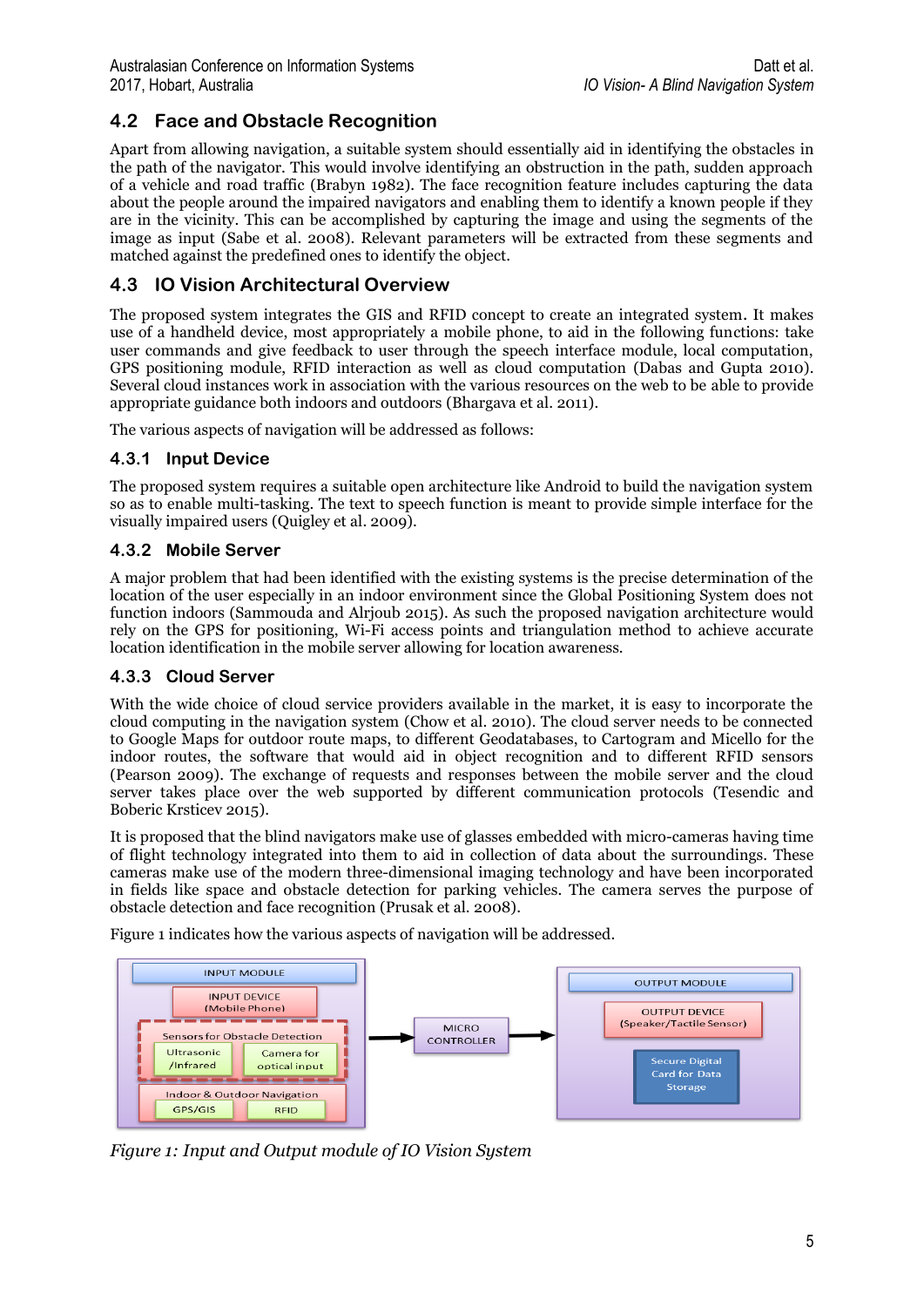## **4.4 Functionality of the IO Vision System**

The following section elaborates the functionality of the proposed navigation system for the blind and visually impaired.

### **4.4.1 Features supporting the outdoor functionality:**

Apart from simply navigating from the source to the destination, which can be accomplished using the GPS/GIS system, the proposed system allows for context aware navigation by bringing into consideration - guidance at crossing intersections and notifying the user when a mobile or stationary obstacles is identified in the path (Giudice and Legge 2008). The approach that the proposed system offers is to capture data at the intersection using the time of flight camera mounted on the glasses which can be processed on the mobile phone using a cloud based road crossing algorithm to give suitable feedback to the user. For this the system can also make use of the ultrasonic and infrared sensors to pick up cues from the road at zebra crossing and traffic light signals.

### **4.4.2 Features supporting the indoor functionality:**

An important feature that IO Vision adds to the existing systems is the ability to aid in indoor navigation. This will help the users to be able to move with ease in unfamiliar environments. A major challenge is the non-availability of maps providing intricate details such as those available for outdoor navigation. This happens because the GPS signals are not designed for indoor use and as such alternate technology is needed to gather indoor information.

#### **4.4.3 Features supporting the face and object recognition feature:**

A common approach of gathering information from the surroundings is Wi-Fi tracking but it would be limited in the range of distance it covers (Evennou and Marx 2006). We now have many organizations that perform the task of mapping the indoor area of houses and shopping malls and make them available online. Micello and Cartogram are two such companies that aid in mapping important indoor locations. Use of Cloud Computing makes it possible for the user to easily get connected to the sites that provide the mapping information. Radio Frequency Identifier's (RFID) prove to be another useful means that help in providing suitable and useful information to the users in navigation. The active and passive RFID tags need to be placed in several areas in the path of the navigator and the user's mobile phone functions as the RFID reader as we now have UHF RFID's that allow connecting to the mobile phone using the Bluetooth (Amemiya et al. 2004). It is essential that the users of the blind navigation system be provided with accurate and real-time information about the objects and the people surrounding them. A lot of effort has been put in classifying the objects using the RFID tags and complex algorithms (Lim et al. 2006). However, the new proposed system suggests the use of cloud computing in combination with the existing system to enhance the computational capability and get accurate outcome (Stoerig 1996). Figure 2 represents the implementation of the functionality of the IO Vision system.



*Figure 2: Components of the IO Vision System*

## **5 Conclusion and Future Work**

The paper proposed the design and architecture of a new concept of navigation system for the visually impaired. The advantage of the system lies in the fact that it will aid in both indoor and outdoor navigation without having to carry different devices to serve the dual purpose of use. The combination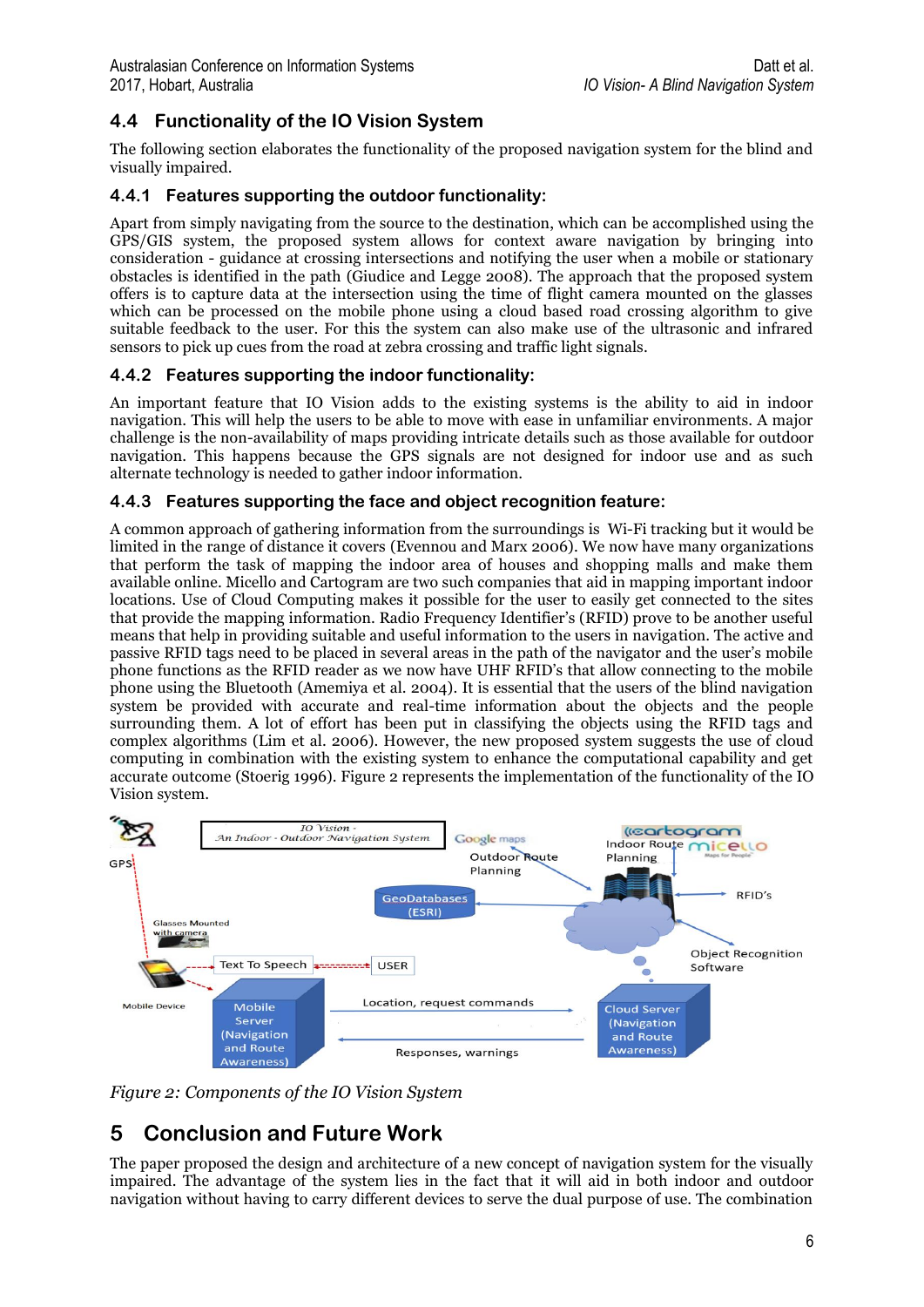of different working units will provide for a real-time system monitoring of the position of the user and making navigation more safe and secure. It is believed that upon on the development of this system, the blind and the impaired people will be benefitted and the system will aid in moving in unfamiliar places, shopping malls and unknown terrains. The contribution of this paper is that it identifies many areas for future research that could lead to large-scale implementation of indoor navigation systems.

The future scope of work includes developing a system which can be functional without having to explicitly interact with the system. This would enable the user to concentrate on other tasks like obstacle and hazard detection, thus accommodating to the user's abilities and minimizing any interference from the environment. It is also suggested that the future navigation systems should be easy to use, should be of low cost and should allow integration of the context aware information for route planning.

## **6 References**

- Alghamdi, S., van Schyndel, R., and Hamilton, M. 2014. "Blind User Perspectives on a Navigational Autonomy Aid," *International Workshop on ICTs for Improving Patients Rehabilitation Research Techniques*: Springer, pp. 248-259.
- Amemiya, T., Yamashita, J., Hirota, K., and Hirose, M. 2004. "Virtual Leading Blocks for the Deaf-Blind: A Real-Time Way-Finder by Verbal-Nonverbal Hybrid Interface and High-Density Rfid Tag Space," *Virtual Reality, 2004. Proceedings. IEEE*: IEEE, pp. 165-287.
- Angin, P., Bhargava, B., and Helal, S. 2010. "A Mobile-Cloud Collaborative Traffic Lights Detector for Blind Navigation," *Mobile Data Management (MDM), 2010 Eleventh International Conference on*: IEEE, pp. 396-401.
- Bhargava, B., Angin, P., and Duan, L. 2011. "A Mobile-Cloud Pedestrian Crossing Guide for the Blind," *International Conference on Advances in Computing & Communication*.
- Bolgiano, D., and Meeks, E. 1967. "A Laser Cane for the Blind," *IEEE Journal of Quantum Electronics* (3:6), pp. 268-268.
- Borenstein, J. 1990. "The Navbelt-a Computerized Multi-Sensor Travel Aid for Active Guidance of the Blind," *Ann Arbor* (1001), p. 48109.
- Borenstein, J., and Ulrich, I. 1997. "The Guidecane-a Computerized Travel Aid for the Active Guidance of Blind Pedestrians," *Proceedings of International Conference on Robotics and Automation*, pp. 1283-1288 vol.1282.
- Brabyn, J. A. 1982. "New Developments in Mobility and Orientation Aids for the Blind," *IEEE Transactions on Biomedical Engineering*:4), pp. 285-289.
- Chow, R., Jakobsson, M., Masuoka, R., Molina, J., Niu, Y., Shi, E., and Song, Z. 2010. "Authentication in the Clouds: A Framework and Its Application to Mobile Users," *Proceedings of the 2010 ACM workshop on Cloud computing security workshop*: ACM, pp. 1-6.
- Dabas, C., and Gupta, J. 2010. "A Cloud Computing Architecture Framework for Scalable Rfid," *International Multi-Conference of Engineering and Computer Scientists*.
- Dakopoulos, D., and Bourbakis, N. G. 2010. "Wearable Obstacle Avoidance Electronic Travel Aids for Blind: A Survey," *IEEE Transactions on Systems, Man, and Cybernetics, Part C (Applications and Reviews)* (40:1), pp. 25-35.
- Evennou, F., and Marx, F. 2006. "Advanced Integration of Wifi and Inertial Navigation Systems for Indoor Mobile Positioning," *Eurasip journal on applied signal processing* (2006), pp. 164- 164.
- Fallah, N., Apostolopoulos, I., Bekris, K., and Folmer, E. 2013. "Indoor Human Navigation Systems: A Survey," *Interacting with Computers* (25:1), pp. 21-33.
- Faria, B. M., Reis, L. P., and Lau, N. 2014. "A Survey on Intelligent Wheelchair Prototypes and Simulators," in *New Perspectives in Information Systems and Technologies, Volume 1*. Springer, pp. 545-557.
- Giudice, N. A., and Legge, G. E. 2008. "Blind Navigation and the Role of Technology," *The Engineering Handbook of Smart Technology for Aging, Disability, and Independence*), pp. 479-500.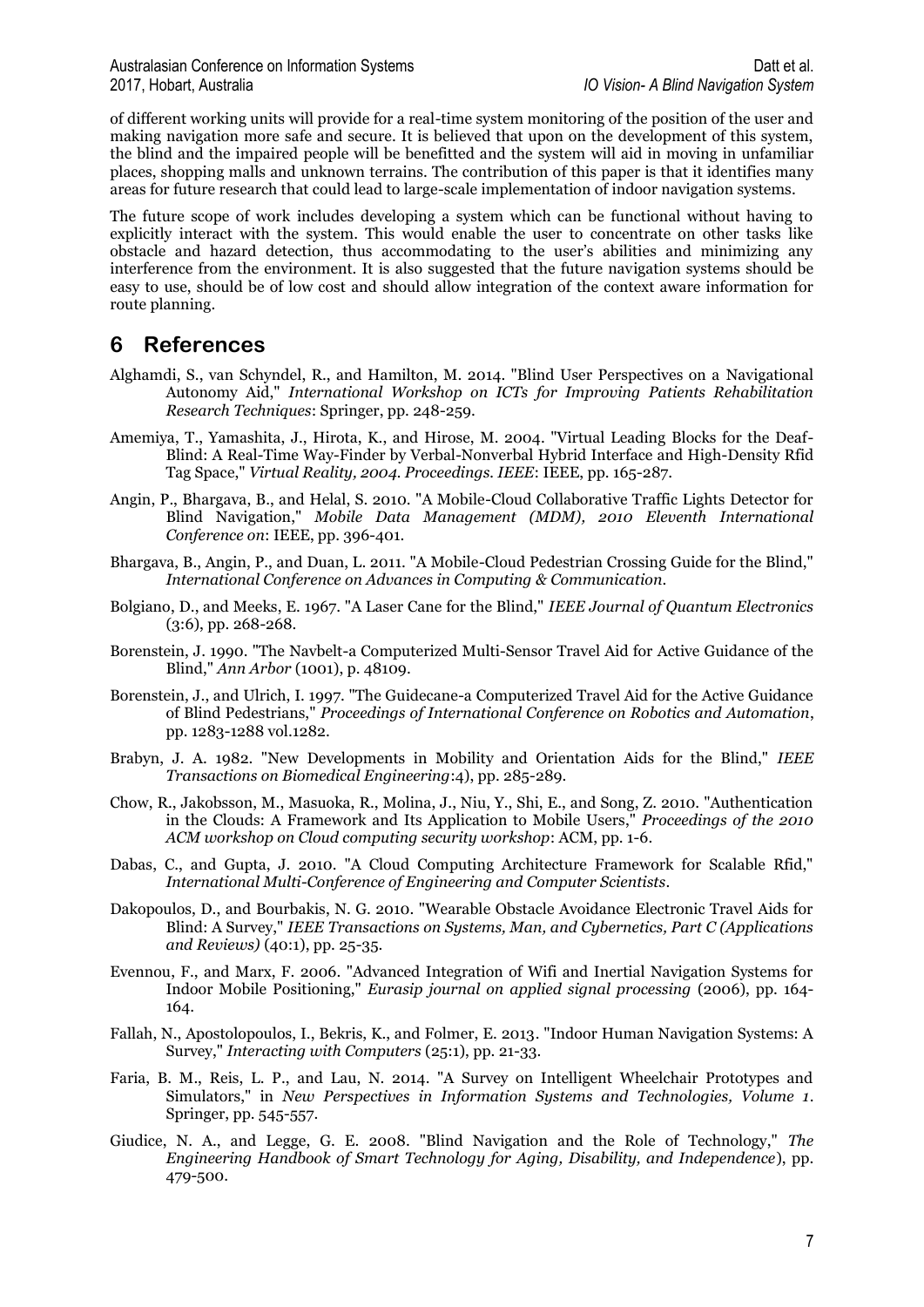- Ifukube, T., Sasaki, T., and Peng, C. 1991. "A Blind Mobility Aid Modeled after Echolocation of Bats," *IEEE Transactions on biomedical engineering* (38:5), pp. 461-465.
- Koskinen, S., and Virtanen, A. 2004. "Navigation System for the Visually Impaired Based on an Information Server Concept," *Mobile Venue* (4).
- Lim, H., Choi, B., and Lee, J. 2006. "An Efficient Localization Algorithm for Mobile Robots Based on Rfid System," *SICE-ICASE, 2006. International Joint Conference*: IEEE, pp. 5945-5950.
- Mehta, U., Alim, M., and Kumar, S. 2017. "Smart Path Guidance Mobile Aid for Visually Disabled Persons," *Procedia Computer Science* (105), pp. 52-56.
- Meliones, A., and Filios, C. 2016. "Blindhelper: A Pedestrian Navigation System for Blinds and Visually Impaired," *Proceedings of the 9th ACM International Conference on PErvasive Technologies Related to Assistive Environments*: ACM, p. 26.
- Narayanan, V. K. 2016. "Characterizing Assistive Shared Control through Vision-Based and Human-Aware Designs for Wheelchair Mobility Assistance." INRIA Rennes-Bretagne Atlantique; INSA Rennes.
- Parente, P., and Bishop, G. 2003. "Bats: The Blind Audio Tactile Mapping System," *Proceedings of the ACM Southeast regional conference*, pp. 132-137.
- Pearson, S. 2009. "Taking Account of Privacy When Designing Cloud Computing Services," *Proceedings of the 2009 ICSE Workshop on Software Engineering Challenges of Cloud Computing*: IEEE Computer Society, pp. 44-52.
- Prusak, A., Melnychuk, O., Roth, H., Schiller, I., and Koch, R. 2008. "Pose Estimation and Map Building with a Time-of-Flight-Camera for Robot Navigation," *International Journal of Intelligent Systems Technologies and Applications* (5:3-4), pp. 355-364.
- Quigley, M., Conley, K., Gerkey, B., Faust, J., Foote, T., Leibs, J., Wheeler, R., and Ng, A. Y. 2009. "Ros: An Open-Source Robot Operating System," *ICRA workshop on open source software*: Kobe, p. 5.
- Roentgen, U. R., Gelderblom, G. J., Soede, M., and de Witte, L. P. 2008. "Inventory of Electronic Mobility Aids for Persons with Visual Impairments: A Literature Review," *Journal of Visual Impairment & Blindness* (102:11), p. 702.
- Sabe, K., Kawamoto, K., Ohashi, T., Fukuchi, M., Okubo, A., and Gutmann, S. 2008. "Obstacle Recognition Apparatus and Method, Obstacle Recognition Program, and Mobile Robot Apparatus." Google Patents.
- Sammouda, R., and Alrjoub, A. 2015. "Mobile Blind Navigation System Using Rfid," *Computer & Information Technology (GSCIT), 2015 Global Summit on*: IEEE, pp. 1-4.
- Snaith, M., Lee, D., and Probert, P. 1998. "A Low-Cost System Using Sparse Vision for Navigation in the Urban Environment," *Image and vision computing* (16:4), pp. 225-233.
- Stoerig, P. 1996. "Varieties of Vision: From Blind Responses to Conscious Recognition," *Trends in neurosciences* (19:9), pp. 401-406.
- Tesendic, D., and Boberic Krsticev, D. 2015. "Web Service for Connecting Visually Impaired People with Libraries," *Aslib Journal of Information Management* (67:2), pp. 230-243.
- Warren, D. H., and Strelow, E. R. 2013. *Electronic Spatial Sensing for the Blind: Contributions from Perception, Rehabilitation, and Computer Vision*. Springer Science & Business Media.
- Yayan, U., İnan, F., Güner, F., Partal, Ü. G., Kale, A., and Yazıcı, A. 2015. "Indoor Mobile Navigation Software for Blind People," *Signal Processing and Communications Applications Conference (SIU), 2015 23th*: IEEE, pp. 666-669.